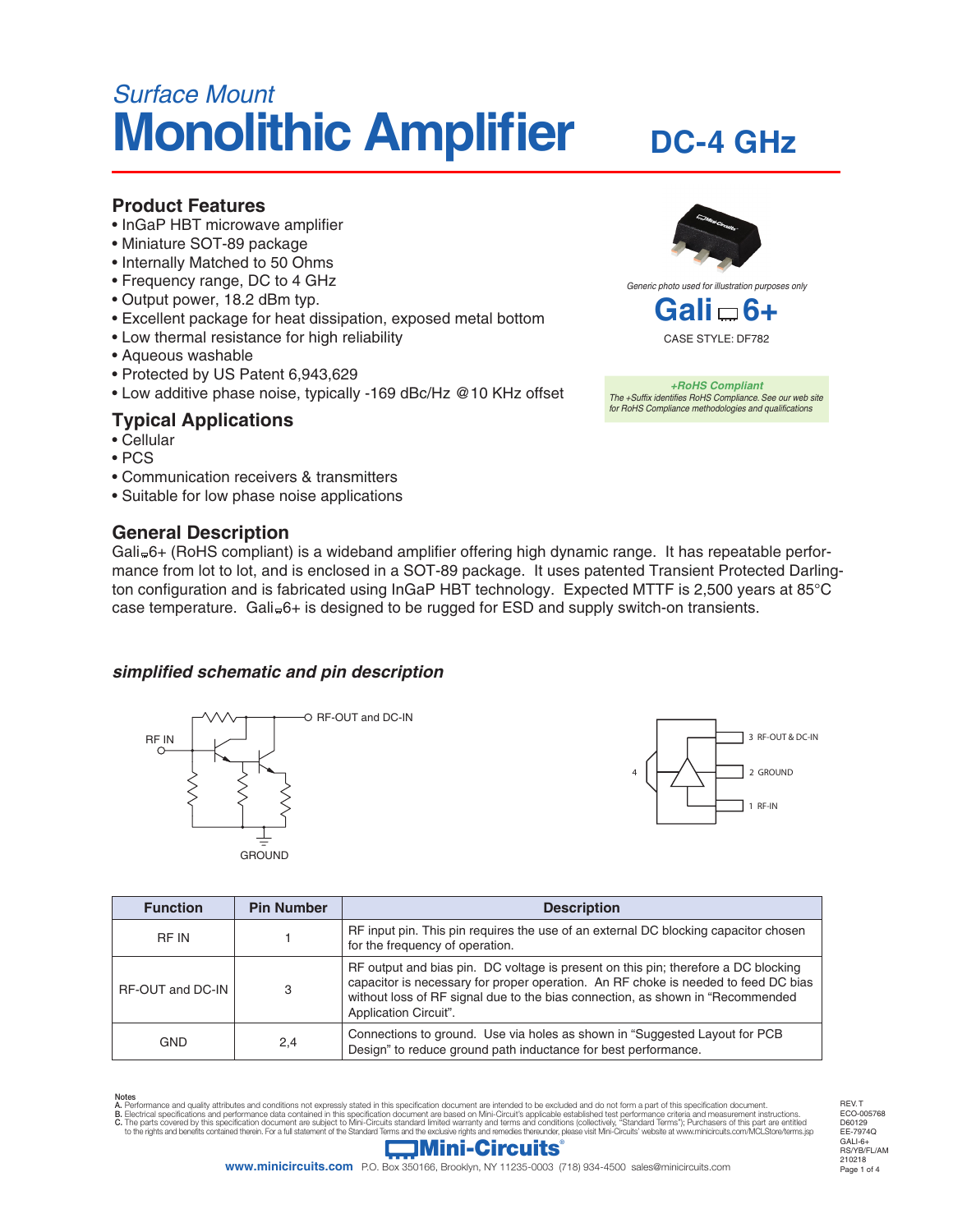#### **Electrical Specifications at 25°C and 70mA, unless noted**

| <b>Parameter</b>                                  |                      | Min.      | Typ.   | Max.           | <b>Units</b>        |
|---------------------------------------------------|----------------------|-----------|--------|----------------|---------------------|
| Frequency Range*                                  |                      | <b>DC</b> |        | $\overline{4}$ | GHz                 |
| Gain                                              | $f=0.1$ GHz          |           | 12.2   |                | dB                  |
|                                                   | $f=1$ GHz            |           | 12.2   |                |                     |
|                                                   | $f=2$ GHz            | 10        | 11.8   |                |                     |
|                                                   | $f=3$ GHz            |           | 11.3   |                |                     |
|                                                   | $f=4$ GHz            |           | 11.4   |                |                     |
|                                                   | $f=6$ GHz            |           | 12.3   |                |                     |
| Input Return Loss                                 | $f = DC$ to 3 GHz    |           | 14     |                | dB                  |
|                                                   | $f = 3$ to 4 GHz     |           | 15.5   |                |                     |
| Output Return Loss                                | $f = DC$ to 3 GHz    |           | 11     |                | dB                  |
|                                                   | $f = 3$ to 4 GHz     |           | 9.5    |                |                     |
| Output Power @ 1 dB compression                   | $f=1$ GHz            | 16.5      | 18.2   |                | dBm                 |
| Output IP3                                        | $f=1$ GHz            |           | 35.5   |                | dBm                 |
| Noise Figure                                      | $f=1$ GHz            |           | 4.5    |                | dB                  |
| <b>Additive Phase Noise</b>                       | 2 GHz, 10 KHz offset |           | $-169$ |                | dBc/Hz              |
| Recommended Device Operating Current              |                      |           | 70     |                | m <sub>A</sub>      |
| <b>Device Operating Voltage</b>                   |                      | 4.6       | 5.0    | 5.6            | $\vee$              |
| Device Voltage Variation vs. Temperature at 70 mA |                      |           | $-3.0$ |                | $mV$ <sup>o</sup> C |
| Device Voltage Variation vs. Current at 25°C      |                      |           | 11.8   |                | mV/mA               |
| Thermal Resistance, junction-to-case <sup>1</sup> |                      |           | 93     |                | $\degree$ C/W       |

\*Guaranteed specification DC-4 GHz. Low frequency cut off determined by external coupling capacitors.

## **Absolute Maximum Ratings**

| <b>Parameter</b>         | <b>Ratings</b>                                      |  |  |
|--------------------------|-----------------------------------------------------|--|--|
| Operating Temperature*   | -45 $\mathrm{^{\circ}C}$ to 85 $\mathrm{^{\circ}C}$ |  |  |
| Storage Temperature      | -65 $\degree$ C to 150 $\degree$ C                  |  |  |
| <b>Operating Current</b> | 85 <sub>m</sub> A                                   |  |  |
| Input Power              | 20dBm                                               |  |  |

Note: Permanent damage may occur if any of these limits are exceeded.

These ratings are not intended for continuous normal operation. 1 Case is defined as ground leads.

\*Based on typical case temperature rise 5°C above ambient.

Notes<br>A. Performance and quality attributes and conditions not expressly stated in this specification document are intended to be excluded and do not form a part of this specification document.<br>B. Electrical specifications

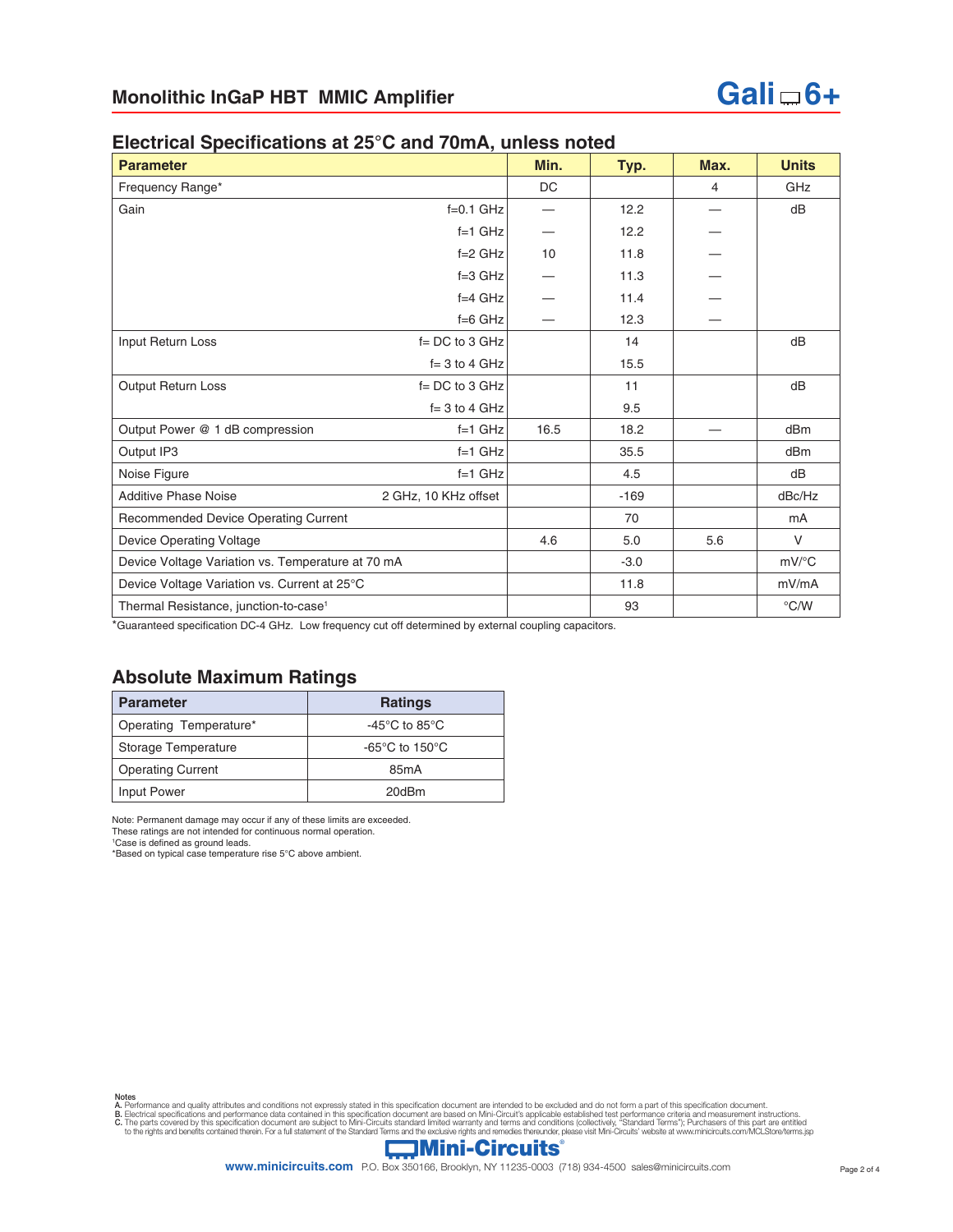

#### **Product Marking**



1 2 3 Markings in addition to model number designation may appear for internal quality control purposes.

#### **Additional Detailed Technical Information**

Additional information is available on our web site. To access this information enter the model number on our web site home page.

#### **Performance data, graphs, s-parameter data set (.zip file)**

#### **Case Style: DF782**

Plastic package, exposed paddle, lead finish: Matte-Tin

**Tape & Reel: F55 7" reels with 20, 50, 100, 200, 500, 1K devices.**

#### **Suggested Layout for PCB Design: PL-019**

**Evaluation Board: TB-409-6+**

**Environmental Ratings: ENV08T2**

#### **Recommended Application Circuit**



Test Board includes case, connectors, and components (in bold) soldered to PCB

| <b>R BIAS</b> |                                                |  |  |  |
|---------------|------------------------------------------------|--|--|--|
| <b>Vcc</b>    | "1%" Res. Values (ohms)<br>for Optimum Biasing |  |  |  |
| 7             | 30.1                                           |  |  |  |
| 8             | 43.2                                           |  |  |  |
| 9             | 56.2                                           |  |  |  |
| 10            | 69.8                                           |  |  |  |
| 11            | 84.5                                           |  |  |  |
| 12            | 97.6                                           |  |  |  |
| 13            | 113                                            |  |  |  |
| 14            | 127                                            |  |  |  |
| 15            | 140                                            |  |  |  |
| 16            | 154                                            |  |  |  |
| 17            | 169                                            |  |  |  |
| 18            | 182                                            |  |  |  |
| 19            | 196                                            |  |  |  |
| 20            | 210                                            |  |  |  |

Notes<br>A. Performance and quality attributes and conditions not expressly stated in this specification document are intended to be excluded and do not form a part of this specification document.<br>B. Electrical specifications



**www.minicircuits.com** P.O. Box 350166, Brooklyn, NY 11235-0003 (718) 934-4500 sales@minicircuits.com Page 3 of 4